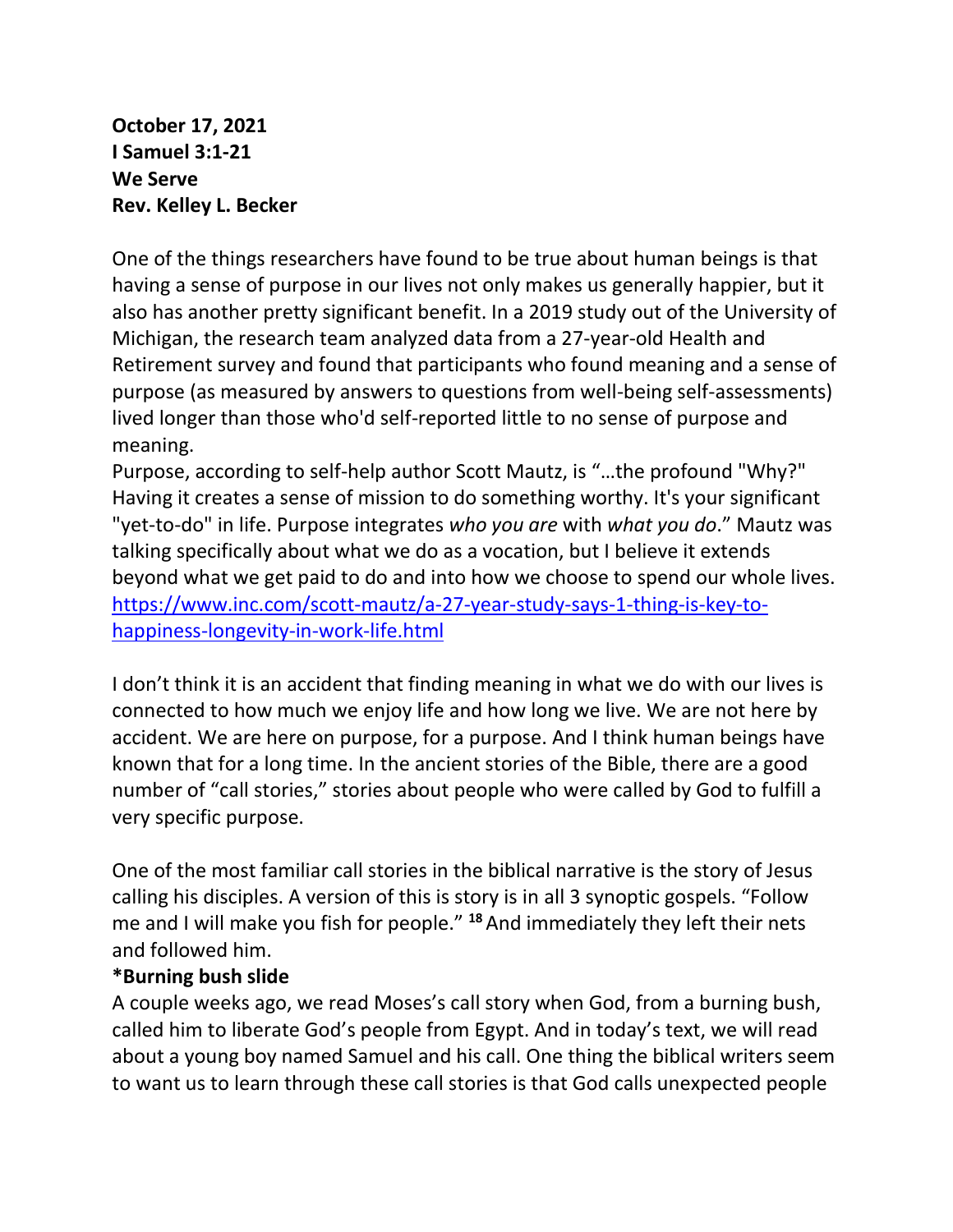and, even when they (we) respond affirmatively, the road is not easy. Before we get to today's story, let's remember where we've been and how we got here.

Last week we read about the Israelites at the beginning of their wilderness journey, learning how to trust God and live in God's ways of abundance which were very different from the ways of scarcity in Pharaoh's Egypt. After forty years of wandering, the generation of Israelites who had been liberated from Egypt died, including Moses. God called a new leader, Joshua, to bring the people into the promised land. After Joshua, the Israelites were guided by a series of judges. Their stories are told in the Book of Judges where a cycle of disobedience emerges in which, in the words of the biblical storytellers, "The people did what was right in their own eyes." It turns out, that's not a good thing because what the people thought was right was very different than what God thought was right. Some of the most horrific acts of violence against women, in the biblical narrative, take place in Judges.

The system of judgeships failed miserably and there were real questions about whether Israel would survive. It is in this in-between time, between a loose system of judges and a unified monarchy, that our story takes place. I Samuel opens with the story of Hannah who was married to Elkanah. Elkanah had 2 wives, Penninah and Hannah, who was his favorite. Hannah was barren, while Penninah had many children and didn't let Hannah forget it. Unlike her ancestors, Sarah, Rachel and Leah, Hannah did not resort to a surrogate to bear her children, she took her broken heart and her prayers to God. She promised God that if she had a son, he would serve God with his whole life. Samuel was God's answer to her prayers and Hannah kept her promise. Though he was still a child, Hannah left him with Eli, the High Priest at the temple. Eli would mentor Samuel. And that is where we pick up today. This is I Samuel 3:1-21.

**3** Now the boy Samuel was ministering to the Lord under Eli. The word of the Lord was rare in those days; visions were not widespread.

<sup>2</sup> At that time Eli, whose eyesight had begun to grow dim so that he could not see, was lying down in his room; **<sup>3</sup>** the lamp of God had not yet gone out, and Samuel was lying down in the temple of the Lord, where the ark of God was. **<sup>4</sup>** Then the Lord called, "Samuel! Samuel!" and he said, "Here I am!" **<sup>5</sup>** and ran to Eli, and said, "Here I am, for you called me." But he said, "I did not call; lie down again." So he went and lay down. **<sup>6</sup>** The Lord called again, "Samuel!" Samuel got up and went to Eli, and said, "Here I am, for you called me." But he said, "I did not call,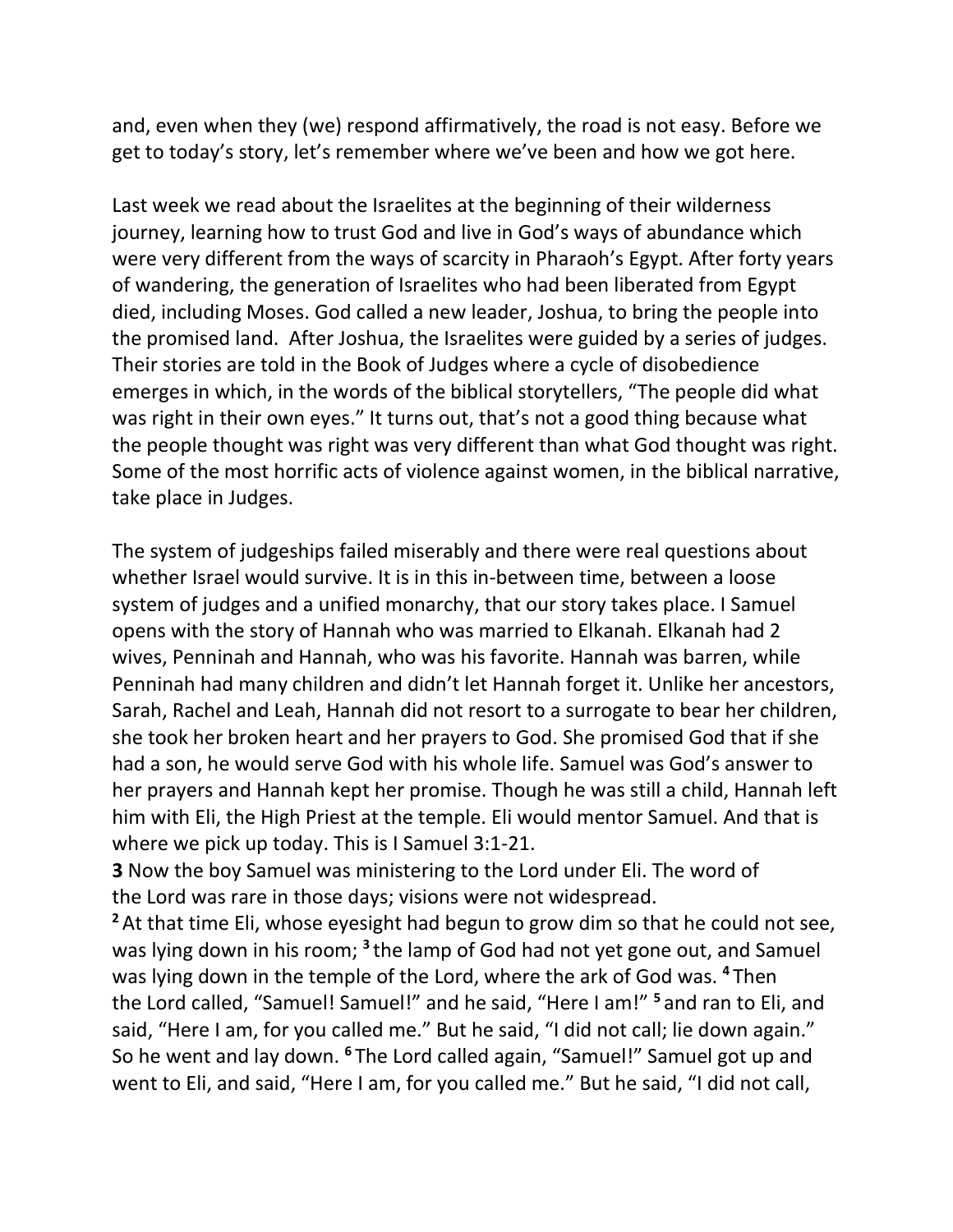my son; lie down again." **<sup>7</sup>**Now Samuel did not yet know the Lord, and the word of the Lord had not yet been revealed to him. **<sup>8</sup>** The Lord called Samuel again, a third time. And he got up and went to Eli, and said, "Here I am, for you called me." Then Eli perceived that the Lord was calling the boy. **<sup>9</sup>** Therefore Eli said to Samuel, "Go, lie down; and if he calls you, you shall say, 'Speak, Lord, for your servant is listening.'" So Samuel went and lay down in his place.

**<sup>10</sup>**Now the Lord came and stood there, calling as before, "Samuel! Samuel!" And Samuel said, "Speak, for your servant is listening." **<sup>11</sup>** Then the Lord said to Samuel, "See, I am about to do something in Israel that will make both ears of anyone who hears of it tingle. **<sup>12</sup>**On that day I will fulfill against Eli all that I have spoken concerning his house, from beginning to end. **<sup>13</sup>** For I have told him that I am about to punish his house forever, for the iniquity that he knew, because his sons were blaspheming God, and he did not restrain them. **<sup>14</sup>** Therefore I swear to the house of Eli that the iniquity of Eli's house shall not be atoned for by sacrifice or offering forever."

**<sup>15</sup>** Samuel lay there until morning; then he opened the doors of the house of the Lord. Samuel was afraid to tell the vision to Eli. **<sup>16</sup>** But Eli called Samuel and said, "Samuel, my son." He said, "Here I am." **<sup>17</sup>** Eli said, "What was it that he told you? Do not hide it from me. May God do so to you and more also, if you hide anything from me of all that he told you." **<sup>18</sup>** So Samuel told him everything and hid nothing from him. Then he said, "It is the Lord; let him do what seems good to him."

**<sup>19</sup>** As Samuel grew up, the Lord was with him and let none of his words fall to the ground. **<sup>20</sup>** And all Israel from Dan to Beer-sheba knew that Samuel was a trustworthy prophet of the Lord. **<sup>21</sup>** The Lord continued to appear at Shiloh, for the Lord revealed himself to Samuel at Shiloh by the word of the Lord.

Samuel's reaction to his call was very different from Moses's. While Moses argued with God, suggesting he call someone else, Samuel readily accepted. There was no burning bush. God's call to Samuel came as a voice in the middle of the night, which Samuel mistook for the voice of Eli. He was a child and, although he lived in the house of the lord, he was inexperienced. If I had to guess, there are plenty of us who miss what God is trying to tell us. Maybe we are busy and don't slow down long enough to listen. It's probably also possible that we, like Samuel, are inexperienced. We've never been taught to listen or taken time to practice listening for God's call on our lives. Eli, though, recognized what was happening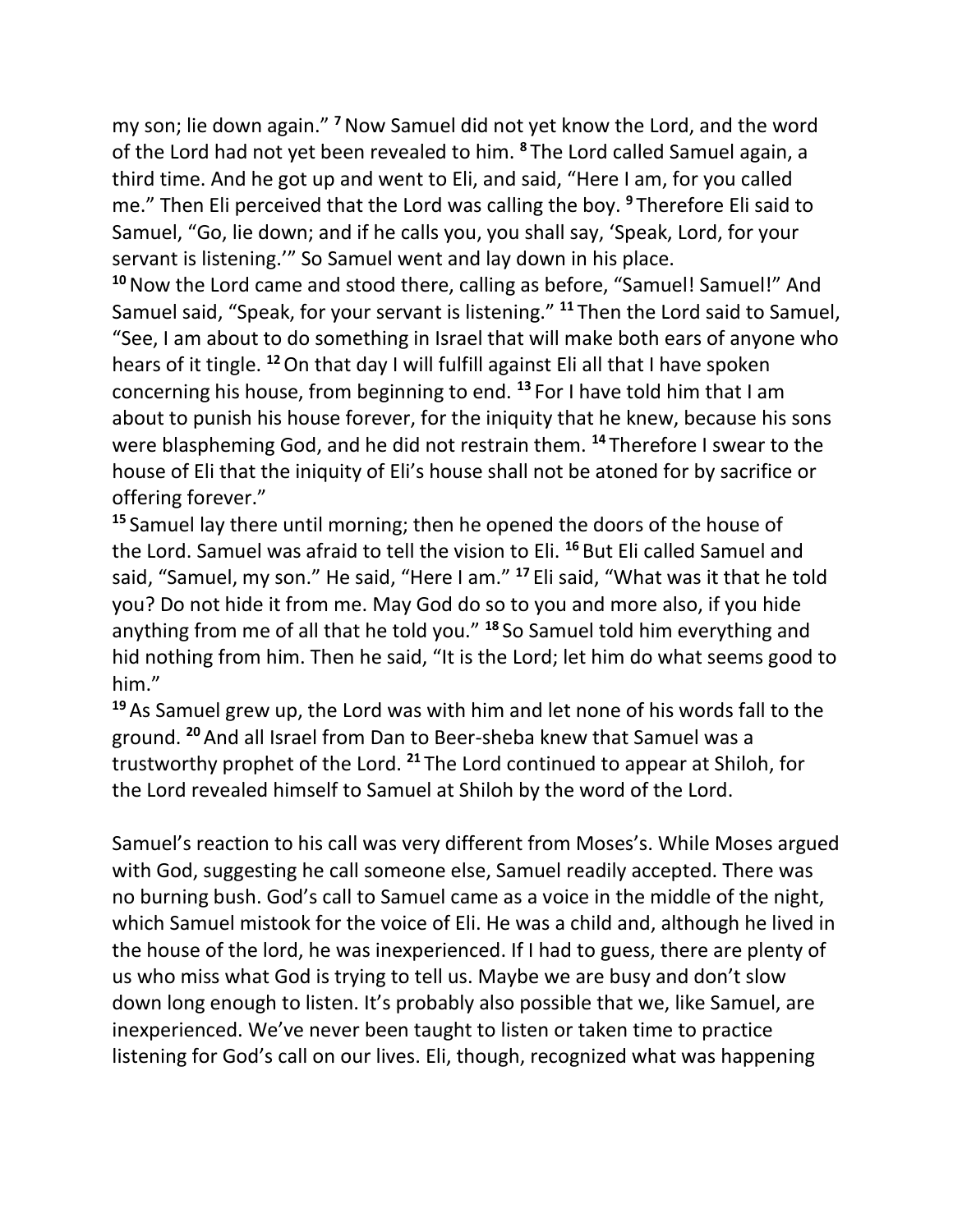and urged Samuel to answer God's call. And he did, "Speak for your servant is listening."

Samuel soon learned that the thing he was being called to would be difficult. I mentioned to the young people this morning that the story of Samuel was one of my favorites when I was a child because someone my age was called by God to do something and that was exciting. What I didn't tell them is, when I heard this story as a young person, I only heard through verse 10 when Samuel said, "Speak your servant is listening." And we learned that God was calling Samuel as a prophet to tell the people the truth about God. And that is true. But that first truth bomb he was told to drop was difficult. To understand how difficult it was, we have to know a little bit more about Eli and when I tell you, you will understand why my childhood Sunday School teachers didn't want to talk much about it.

Eli had two sons, Hophni (hoff-nee) and Phinehas (fuh-**nay**-us), who, like their father, were priests. In I Samuel 2, the word used to describe them in the New Revised Standard translation is "scoundrels." In the King James, the word is "corrupt." The sons were guilty of two things-they took for themselves sacrificial meat from the people coming to the temple and they used their position and power to have sex with women who were not their wives. And Eli knew about it. He talked to his sons about what they were doing and told them to knock it off. And, of course, they did not. You can imagine, God expected Eli to do more than give his sons a stern talking to.

Later, God sent a man to tell Eli that he had blown it and to expect dire consequences. Quoting God, the man told Eli, "…a time is coming when I will cut off your strength and the strength of your ancestor's family, so that no one in your family will live to old age." The text doesn't say what Eli thought of this message or the messenger. Maybe he thought the guy was a phony. But now, here we are, with Eli and Samuel. Eli knew that it was God calling Samuel and Samuel was definitely not a phony.

God was calling Samuel to say what needed to be said. And his first assignment was to tell Eli, his mentor, the bad news. This was news Eli had already heard from the unnamed man, but now there would be no doubt that this word was from God. The next morning, Eli called for Samuel, knowing God had spoken to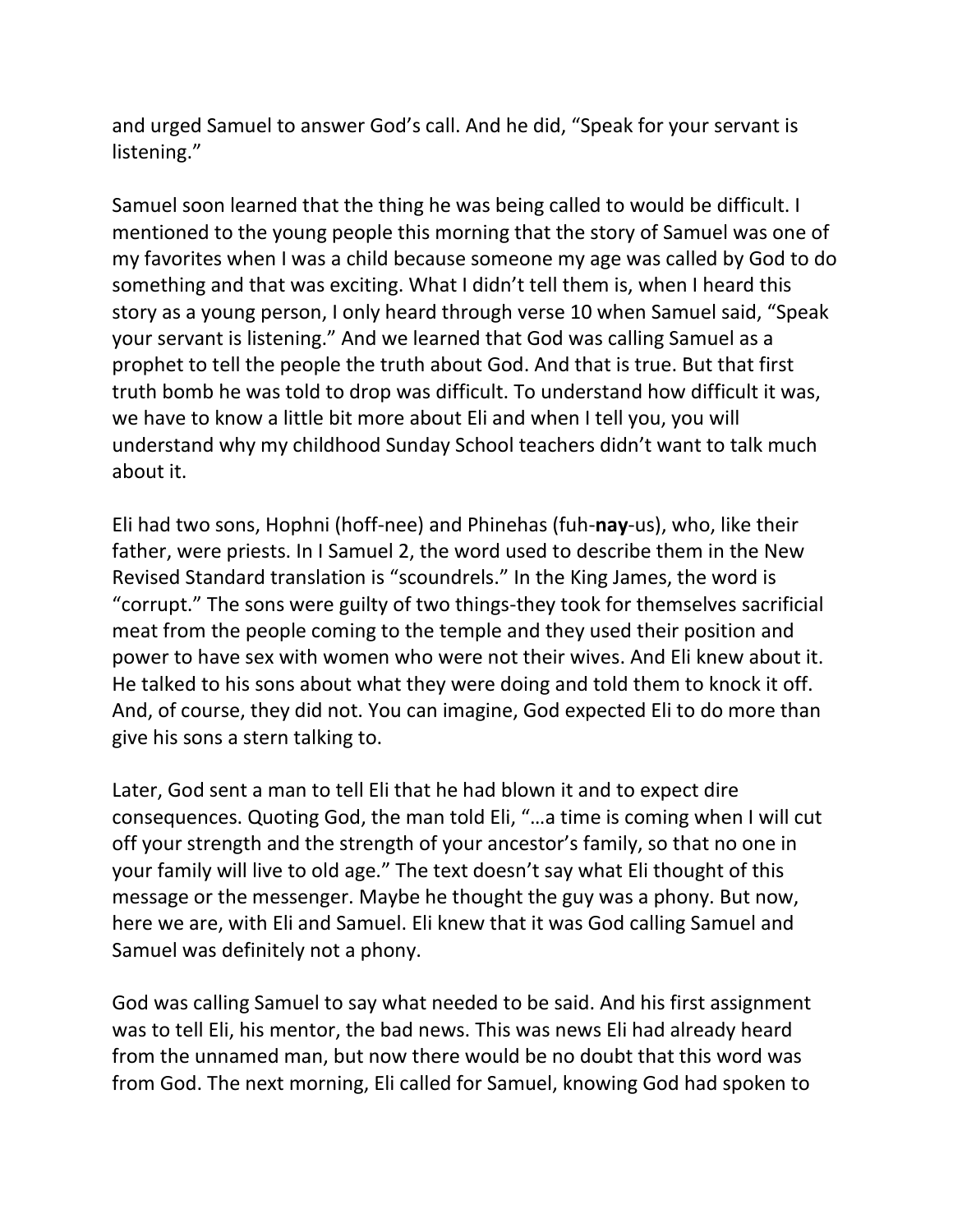him. And just as Samuel had responded, "Hineni," the night before when he thought Eli was calling him, again, he said, "Hineni," here I am. "Here I am," he said, "Ready to do what I've been called to do, just like you've taught me." Samuel had to tell the person that had taken care of him, his mentor, that his family was doomed. And let's not forget, Samuel was a child. We could learn a lot about courage from this youngster's story. He was already living into his purpose, becoming the person he was created to be, even though it was hard.

As I mentioned before, having a purpose, a call, in our lives is good. It is part of what makes us whole. But this story reminds us that answering our call is not always easy. I have heard people talk about being certain of what God was calling them to do because it just seemed like all the doors were opening and it was so easy. That has not been my experience of God's call. Maybe it's just me, but I don't have to be called to do the easy stuff. I can usually manage those things. When I sense God is calling me, it's usually for something that seems hard and very often scares me. I know some of you can relate. It is the work of saying what needs to be said, even when it is what people don't want to hear. It is the work of standing with the ones who have been pushed into the shadows when, quite honestly, people would rather "those people" stay in the shadows alone. It is the work of sitting with people who are suffering, even when it feels like it will rip my heart out. It is work that is often inconvenient, isolating, and just plain scary.

You may be wondering, "What am I called to?" The good news is, each one of us is called to the same thing: bringing wholeness to a fragmented world. We are called to work to bring about the world God dreams about. We should all do that in our own ways, in ways that make us feel closer to who we sense we were created to be. And I think this work should also bring us joy, but we should remember that joy is different than happiness. Joy is that deep down in your gut feeling that tells you when you did the right thing. And coincidentally, for me, when I have done the right thing and it wasn't easy, I feel a deep sense of joy. And if I'm truthful, that is how I want to feel. The quest for that feeling is what gets me in the pulpit on Sundays. And then when I step into this pulpit, I remember that this is not about me (although much of what I say needs to be heard by me), this is about us and our shared ministry. I am not alone.

You inspire me all the time. I have watched and learned from those of you who have been doing this work longer than I have been alive. Through you, I have